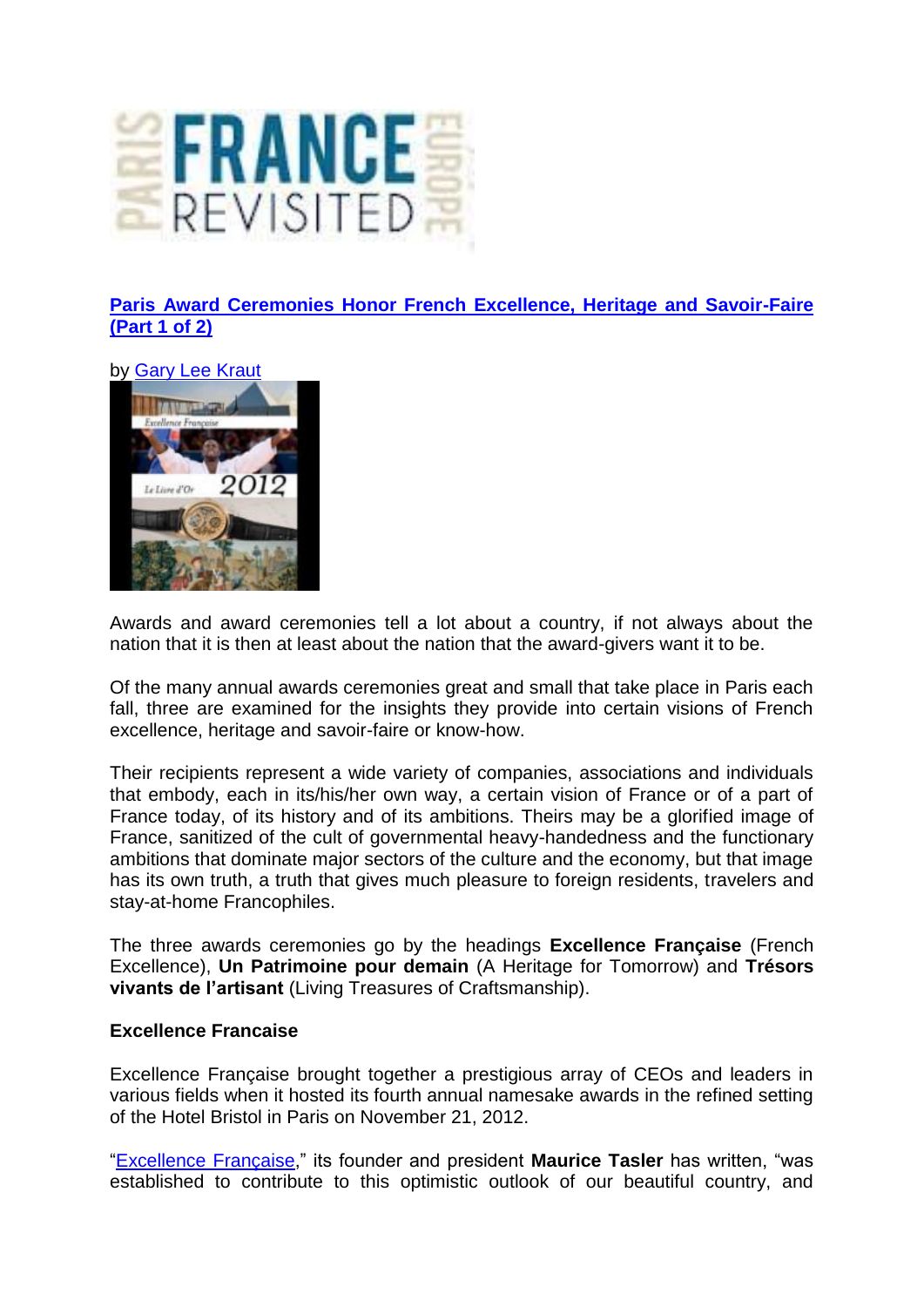thereby for each and every one of us." Mr. Tasler points to the 2012 recipients of these awards as "a shining example and source of renewed confidence for all those who are plaqued by doubt."

These domestic awards are given with international intent. Thanks in part to Exellence Française's partnership with **TV5 Monde**, an international Frenchlanguage station, the Excellence Française imprimatur offers companies, often already with a significant international presence, an additional opportunity to showcase their talents and accomplishments abroad. In addition to filming the ceremony itself, TV5 Monde has produced highly flattering videos about each of the winners. (A 90-minute video of the 2011 ceremony held at the Hotel de la Marine can be seen [here.](http://www.youtube.com/watch?v=EaPqA-lm7b8&feature=youtu.be))

Reflecting the international intent of these awards, French Foreign Minister Laurent Fabius, Mr. Tasler told the assembly at this year's awards ceremony, had sent a letter of congratulations also regretting that he could not be in attendance that evening.

Despite bringing together men and women with excellence written all over their detailed curricula vitae and despite best wishes from government officials, Mr. Tasler remains mysteriously discreet about his own C.V. More on that later. First, here are the ten members of the Excellence Française class of 2012.



Excellence Française prizewinners of 2012. Left to right, row 1, J-B. Estachy, T. Riner; row 2, H. Martigny, J-D. Senard, L-M Chevignard; row 3, R. Four, A-M Descôtes, T. Oriez, B. Charlès. Photo Maxime Leyravaud.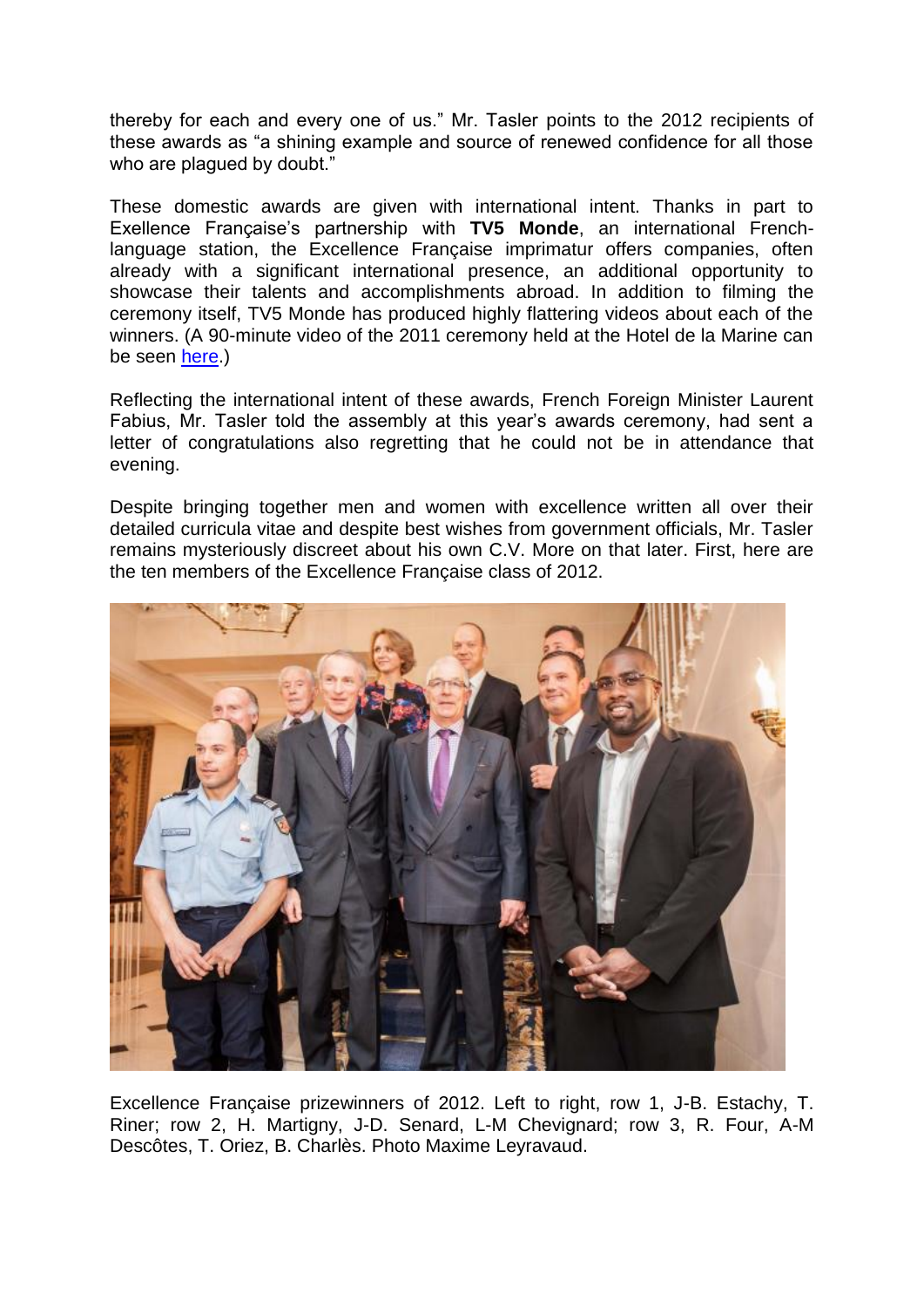## **Sector Category—C ompany/Organization—Represented by**

**1.** Technology—Dassault Systèmes—Bernard Charlès, president and CEO. **2.** Enology—Wines of Burgundy—Louis-Marc Chevignard, Grand Connétable (head knight) of the Confrérie des Chevaliers du Tastevin, Burgundy's brotherhood of wine tasters.

**3.** Education—Agence pour l'Enseignement Français à l'Etranger, AEFE, the government agency for French education abroad—Anne-Marie Descôtes, executive director.

**4.** Government institutions—PGHM de Chamonix, Peloton de Gendarmerie de Haute Montagne (Chamonix national high mountain rescue team)—Jean-Baptiste Estachy, commander.

**5.** Craftsmanship—Aubusson Manufactory Robert Four—Robert Four, founding president.

**6.** Instrument Manufacturing: Pianos Pleyel—Hubert Martigny, CEO.

**7.** Luxury Watchmaking—L. Leroy—Guillaume Tripet, CEO.

**8.** Sports—French Judo Federation—Teddy Riner, gold medalist at 2012 London Olympics.

**9.** Automobile Equipment—Michelin—Jean-Dominique Sénard, CEO. **10.** Luxury Silverware—Christophle—Thierry Oriez, CEO.



Cover of Excellence Francaise Livre d'Or 2012

These aren't competitive awards; in many ways they are obvious selections. Categories are largely contrived to fit the awardees rather than the other way around.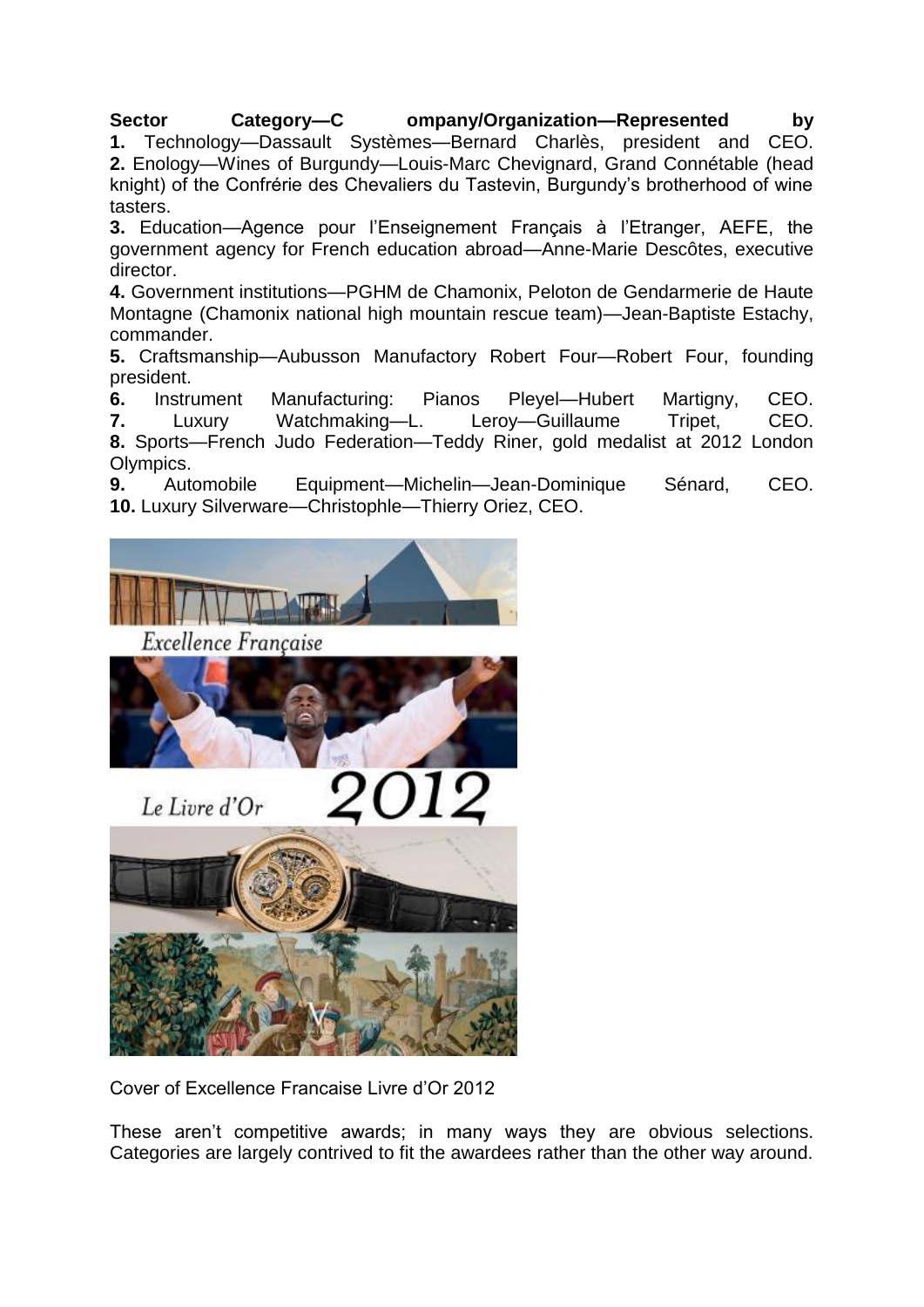That doesn't diminish the importance of the companies and organizations themselves but it does raise the question as to what's truly behind this brand of award-making.

**Mr. Tasler says that his ambition for Excellence Française is to "hoist high the colors of France" and to create an economic and cultural "strike force." Each year's awardees represent for him "a widening circle of influence."** That's a slightly ominous phrase to describe the effect of doling out honorary awards, however merited they may be.

The awards ostensibly honor to companies and organization. In being accepted on their chief or most stellar representatives, though, it was evident that many of them, not simply the owner-bosses, were handed and accepted the award as a personal honor. Emphasizing the mano-a-mano nature of Excellence Française, an equally high-level array of representatives from the class of 2011 presented the awards but to fields of activity different from their own, making for entertaining juxtapositions and often witty introductions by those in unrelated fields but of equal "excellence."

The physical award received by the honored organizations is a handsome bilingual coffee-table book (for sale and also available for iPad) containing Mr. Tasler's informative interviews with the leading representative of that organization along with illustrations of their products, participants and employees. The book opens with an introduction by Mr. Tasler in which he writes: "Our [France's] exceptional creativity and capacity for innovation, together with our art of living, should enable us to compete very effectively. France shouldn't be hesitant about her success."Sitting in the elegant setting of the Hotel Bristol, aware that the collective C.V. of those in attendance had excellence written all over it and that the bonhomie between the recipients reflected many shared interests, this writer couldn't help but wonder who outside of government and a James Bond film would have the influence, the financing and the Rolodex to bring together so many CEOs and directors (with an Olympic gold medalist thrown into the mix) for the purpose of receiving rather obvious recognition.

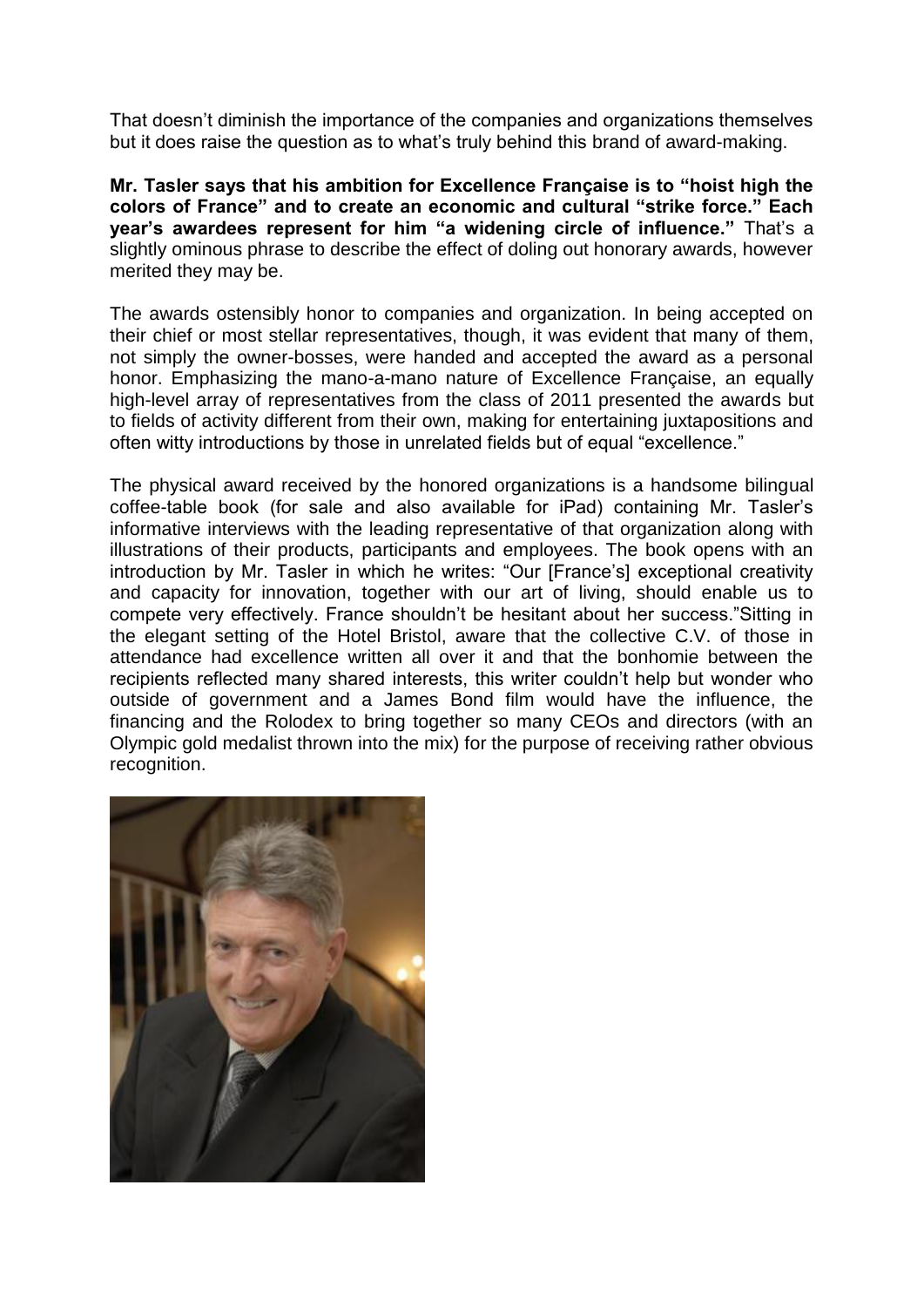Maurice Tasler, president of Excellence Francaise. Photo Excellence Francaise 2012.

Maurice Tasler is, however, extremely discreet regarding his background, acknowledging only that he has worked in various fields and that his multidisciplinary past allowed him to constitute the well-appointed address book that served as the launch pad for the Excellence Française enterprise. The addresses have expanded admirably over the past few years thanks to the awards and the awardees. Mr. Tasler is not so much self-effacing—indeed, his presence on the podium and his role as interviewer for the Livre d'Or demonstrated otherwise—as he is elusive.

Excellence Française was nevertheless a lovely, well-orchestrated ceremony with good humor, intelligent commentary and diverse acceptance speeches. Champagne would follow. We were all ready for a glass as the closing remarks were graciously made. Everyone applauded.

Then **Serge Dassault** came to the podium.

Mr. Dassault is publisher of the right-leaning newspaper *Le Figaro*, a conservative party (UMP) senator from Essonne (the department just south of Paris) since 2004 and head of a major defense contractor. Now it's no secret that publishers, politicians and CEOs routinely form a well-massaged ménage à trios in France. Exceptionally, though, Mr. Dassault brings together all three in a single man. Imagine if you will U.S. Senator Mitch McConnell holding sway over *The Washington Post* and Northrop Grumman.

Mr. Dassault gave a nod to the assembled directors and organizers, he re-applauded the namesake company that had won an award and he indicated that this gathering could teach a thing or two to a certain left-wing politician. While it's true that certain politicians gladly make common cause with the significant part of the electorate that is highly wary of business leaders, employers and private sector success, this was certainly a missed opportunity for a man with a winning hand to stay silent and simply applaud the brotherhood of successful enterprise. Unless of course…

… Unless of course… Contemplating the forces behind these awards, this writer naturally wondered if one of the forces behind the Excellence Française enterprise perhaps even the main force—was Mr. Dassault himself and if so then the personal or political agenda involved may not be so broadly excellent after all.

Asked subsequently in a private discussion if this was the case, Mr. Tasler said that there is no governmental agency or political agenda behind these prizes but that he could not refuse his distinguished guest's request to speak.

Mr. Tasler then spoke about plans for 2013, when he intends to begin expanding Excellence Française beyond the selection of award recipients and the ceremony itself by organizing round-table discussions, private gatherings among awardees and, possibly with the assistance of the Foreign Ministry, trips abroad to promote the French brand(s) of excellence. Mr. Tasler insists that even if the goal of promoting French industry and excellence internationally is also in the State's interest, Excellence Française is not and does not intend to be an arm of the government.